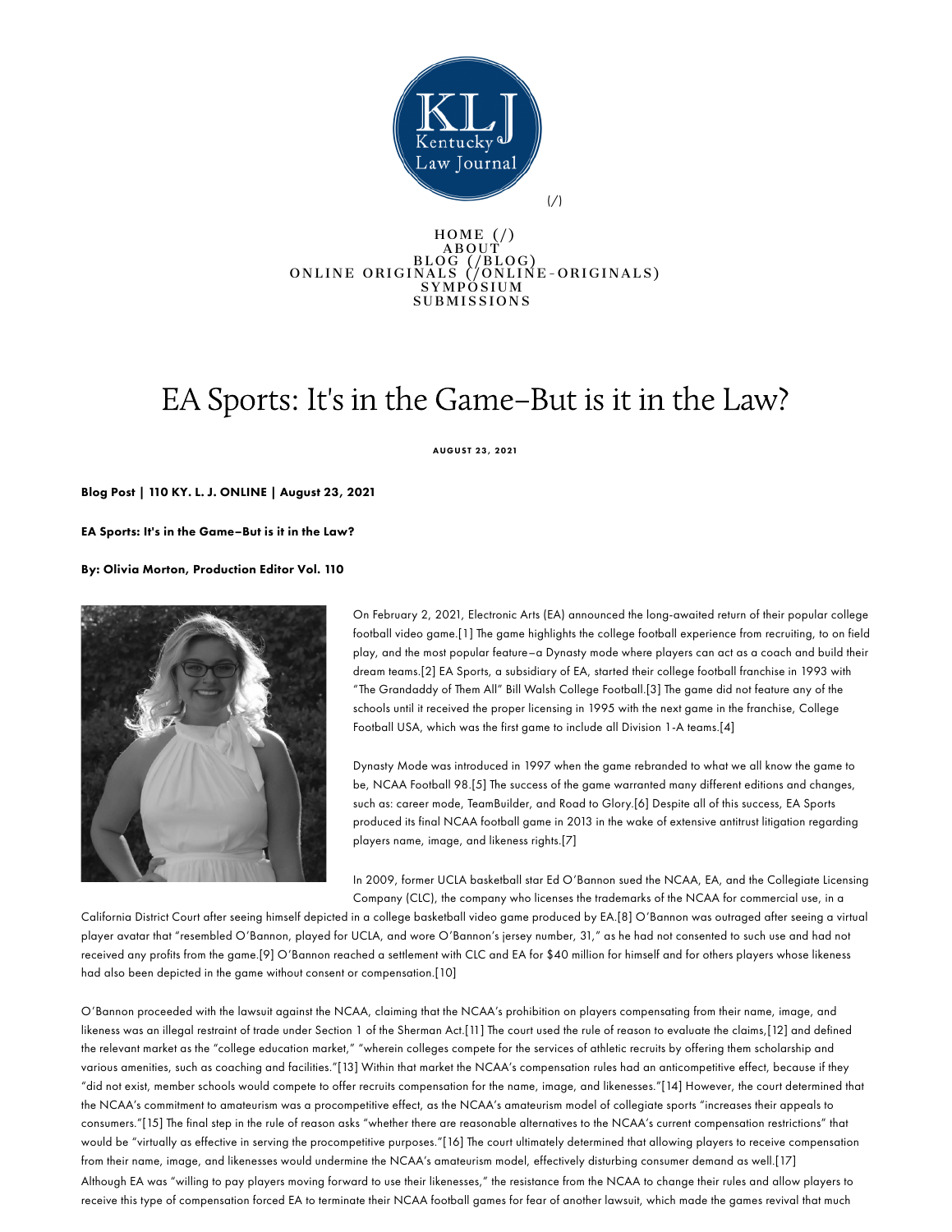more surprising.[18] Daryl Holt, EA Sports vice president and general manager, told ESPN that EA planned to move forward with the game with or without changes from the NCAA regarding the name, image, and likeness rules.[19] This may have been risky business for EA, however as the national conversation buzzed and pressure weighed on the NCAA to modify its rules to allow players to receive this type of compensation, the college football game we all love may be back in a more equitable fashion following the wake of the Supreme Court's decision in National Collegiate Athletic Association v. Alston.[20]

On June 21, 2021, the Supreme Court unanimously voted to invalidate portions of the NCAA's amateurism rules.[21] This decision maintains the integrity of college athletics amateurism model by restricting outright compensation for student athletes while also opening the sponsorship market for student athletes to compete, along with allowing colleges to offer several other education related benefits such as free laptops or post-graduate internships.[22] Similarly to O'Bannon's lawsuit in 2009, the plaintiffs here sued under Section 1 of the Sherman Act arguing that the NCAA's rules limiting the compensation student athletes may receive for their services were a violation of the antitrust laws as a restraint on trade.[23] In response, the NCAA claimed that their market of amateurism had pro-competitive effects and it was therefore good for consumers.[24] Using the rule of reason analysis, the Court rejected the NCAA's argument because its concept of amateurism has changed so drastically, as student athletes have received increasingly more kind benefits over time which has changed the market realties.[25]

Following this decision, the NCAA modified their rules to allow student athletes to receive compensation for their name, image, or likeness, as of July 1, 2021.[26] As for EA Sports in creating its new college football game these new rules have opened the door to a new possibility of college sports games that may integrate college athlete likeness.[27] However, EA has not released any updates about the game regarding a release date following the Supreme Court decision. They have also not made any statements regarding how student athletes will be compensated as the game develops and the rules continue to change. However, fans can expect to see a revitalized version of their favorite game by 2023, per the Collegiate Licensing Company.[28] As name, image, and likeness rules continue to develop this may be a new, equitable beginning for college sports games as we know it.

[1] Michael Rothstein, EA Sports to do college football video game, ESPN, (Feb. 2, 2021), https://www.espn.com/collegefootball/story/\_/id/30821045/school-plan-ea-sports-do-college-football.

[2] EA Sports, The History of NCAA Football, Electronic Arts, (Nov. 27, 2013), https://www.ea.com/news/ncaa-football-history.

[3] Id.

[4] Id.

[5] Id.

[6] Id.

[7] Kevin Sweeney, Why Did EA Sports Stop Making NCAA Football Video Games?, Sports Illustrated, (Feb. 2, 2021), https://www.si.com/college/2021/02/02/ncaa-football-ea-sports-stopped-making-games.

[8] O'Bannon v. National Collegiate Athletic Ass'n, 802 F.3d 1049, 1055 (9th Cir. 2015).

[9] Id.

[10] Kevin Sweeney, Why Did EA Sports Stop Making NCAA Football Video Games?, Sports Illustrated, (Feb. 2, 2021), https://www.si.com/college/2021/02/02/ncaa-football-ea-sports-stopped-making-games.

[11] O'Bannon, 802 F.3d at 1055.

[12] Id. at 1070.

[13] *Id.* 

[14] Id.

[15] Id. at 1073.

[16] Id. at 1074.

[17] Id. at 1076.

[18] Kevin Sweeney, Why Did EA Sports Stop Making NCAA Football Video Games?, Sports Illustrated, (Feb. 2, 2021), https://www.si.com/college/2021/02/02/ncaa-football-ea-sports-stopped-making-games.